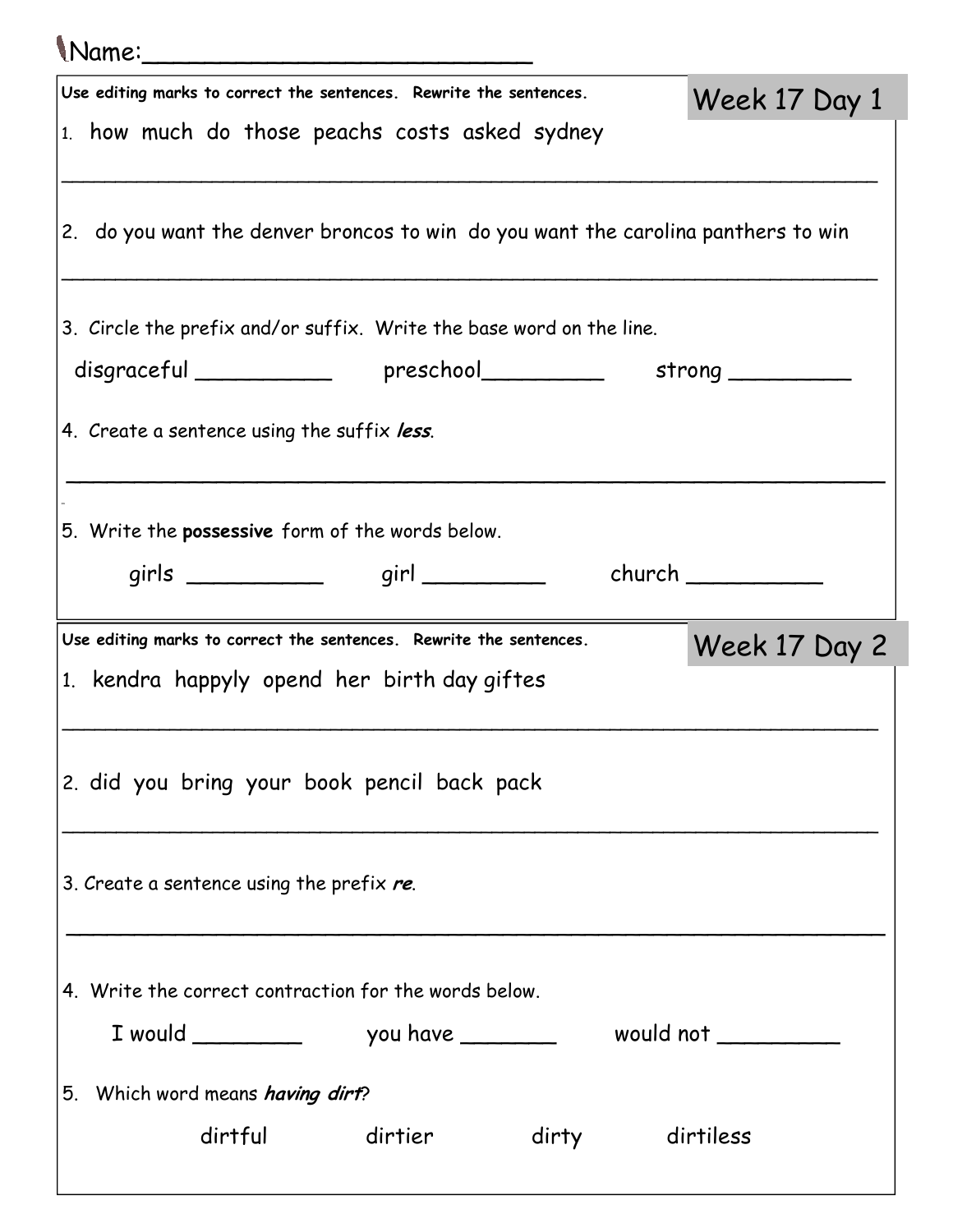## Name:\_\_\_\_\_\_\_\_\_\_\_\_\_\_\_\_\_\_\_\_\_\_\_\_\_ Use editing marks to correct the sentences. Rewrite the sentences. 1. the bull frog eated moths crayfish and wormes \_\_\_\_\_\_\_\_\_\_\_\_\_\_\_\_\_\_\_\_\_\_\_\_\_\_\_\_\_\_\_\_\_\_\_\_\_\_\_\_\_\_\_\_\_\_\_\_\_\_\_\_\_\_\_\_\_\_\_\_\_\_\_\_\_\_\_\_\_\_\_\_\_\_\_\_ 2. whats rong with the car asked missy \_\_\_\_\_\_\_\_\_\_\_\_\_\_\_\_\_\_\_\_\_\_\_\_\_\_\_\_\_\_\_\_\_\_\_\_\_\_\_\_\_\_\_\_\_\_\_\_\_\_\_\_\_\_\_\_\_\_\_\_\_\_\_\_\_\_\_\_\_\_\_\_\_\_\_\_ 3. Circle the subject. Underline the predicate. Draw a box around the verb. Landon's dog played with the ball. 4. Write a sentence using the possessive form of cats. \_\_\_\_\_\_\_\_\_\_\_\_\_\_\_\_\_\_\_\_\_\_\_\_\_\_\_\_\_\_\_\_\_\_\_\_\_\_\_\_\_\_\_\_\_\_\_\_\_\_\_\_\_\_\_\_\_\_\_\_\_\_\_\_\_\_\_\_\_ \_\_\_\_\_\_\_\_\_\_\_\_\_\_\_\_\_\_\_\_\_\_\_\_\_\_\_\_\_\_\_\_\_\_\_\_\_\_\_\_\_\_\_\_\_\_\_\_\_\_\_\_\_\_\_\_\_\_\_\_\_\_\_\_\_\_\_\_\_\_ 5. Circle the words that are not spelled correctly. you'v harmless babys cheerfull shopping runing Week 17 Day 3 Use editing marks to correct the sentences. Rewrite the sentences. 1. youl have too pik a difrent seat said the teacher \_\_\_\_\_\_\_\_\_\_\_\_\_\_\_\_\_\_\_\_\_\_\_\_\_\_\_\_\_\_\_\_\_\_\_\_\_\_\_\_\_\_\_\_\_\_\_\_\_\_\_\_\_\_\_\_\_\_\_\_\_\_\_\_\_\_\_\_\_\_\_\_\_\_\_\_ 2. stop the sillyness yelled my mom \_\_\_\_\_\_\_\_\_\_\_\_\_\_\_\_\_\_\_\_\_\_\_\_\_\_\_\_\_\_\_\_\_\_\_\_\_\_\_\_\_\_\_\_\_\_\_\_\_\_\_\_\_\_\_\_\_\_\_\_\_\_\_\_\_\_\_\_\_\_\_\_\_\_\_\_ 3. Write a sentence using the abbreviation for *mister* and quotation marks. \_\_\_\_\_\_\_\_\_\_\_\_\_\_\_\_\_\_\_\_\_\_\_\_\_\_\_\_\_\_\_\_\_\_\_\_\_\_\_\_\_\_\_\_\_\_\_\_\_\_\_\_\_\_\_\_\_\_\_\_\_\_\_\_\_\_\_\_\_\_ \_\_\_\_\_\_\_\_\_\_\_\_\_\_\_\_\_\_\_\_\_\_\_\_\_\_\_\_\_\_\_\_\_\_\_\_\_\_\_\_\_\_\_\_\_\_\_\_\_\_\_\_\_\_\_\_\_\_\_\_\_\_\_\_\_\_\_\_\_\_ 4. Add  $s$ , ed, and ing to the word in ( ). Write the answers below. (hike) \_\_\_\_\_\_\_\_\_\_\_\_\_\_\_\_\_\_ \_\_\_\_\_\_\_\_\_\_\_\_\_\_\_\_\_ \_\_\_\_\_\_\_\_\_\_\_\_\_\_\_\_\_ 5. Write synonyms for the words below. soft \_\_\_\_\_\_\_\_\_\_ nice \_\_\_\_\_\_\_\_\_\_ scared \_\_\_\_\_\_\_\_\_\_ Week 17 Day 4